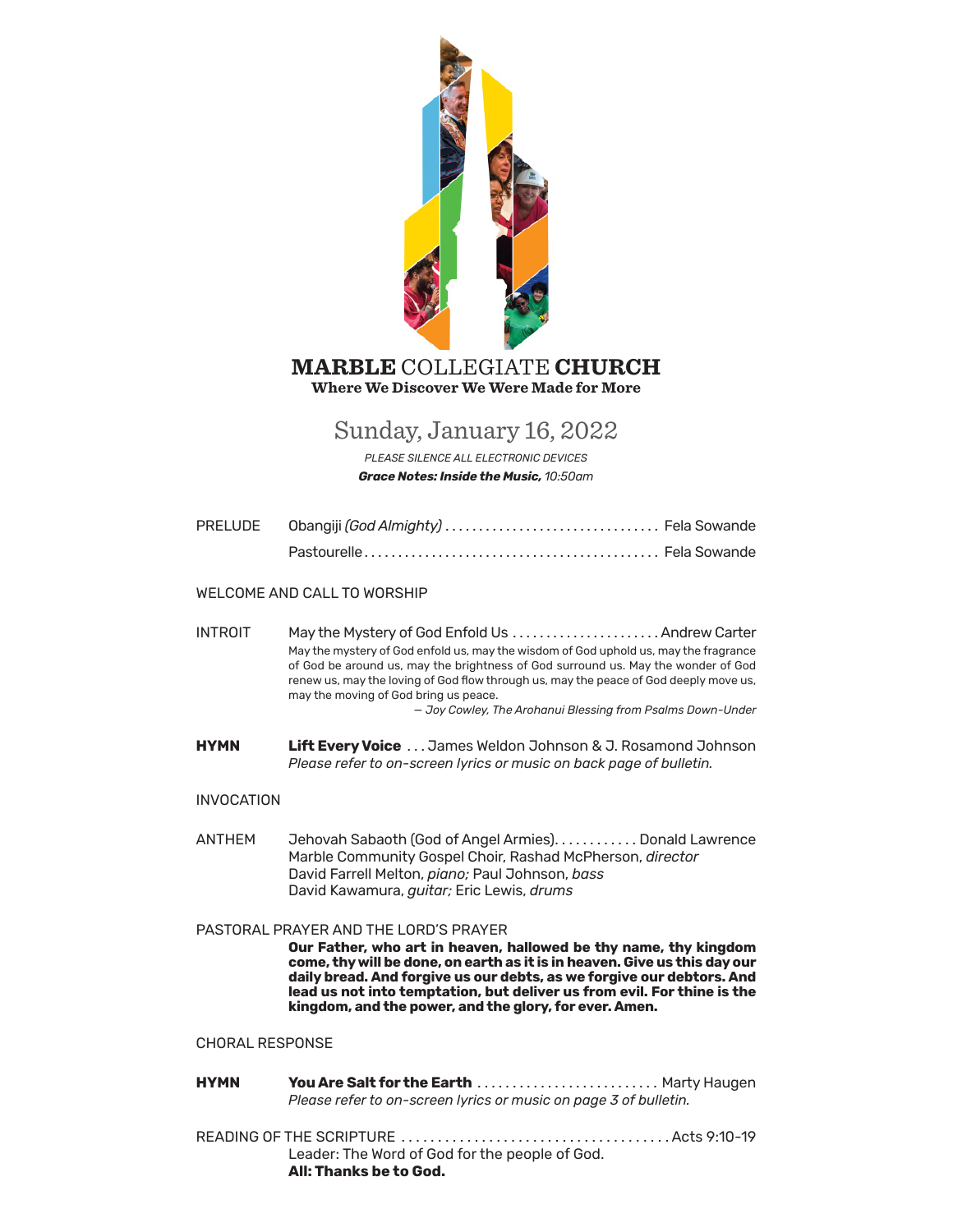| <b>SERMON</b>                   | <b>DOING THE MOST DIFFICULT THINGS.</b> Rev. J. Elise Brown, Ph.D.                                                                                                                                                                                                                                                                      |  |
|---------------------------------|-----------------------------------------------------------------------------------------------------------------------------------------------------------------------------------------------------------------------------------------------------------------------------------------------------------------------------------------|--|
| <b>HYMN</b>                     | Refrain sung by all.                                                                                                                                                                                                                                                                                                                    |  |
|                                 | <b>Refrain:</b><br>We've come this far by faith, leaning on the Lord,<br>Trusting in His holy word, He's never failed me yet.<br>Oh - can't turn around, We've come this far by faith.                                                                                                                                                  |  |
|                                 | ANNOUNCEMENTS AND CALL FOR OFFERING<br>Please click "Make a Donation" on bottom of any page at MarbleChurch.org<br>or use Donate QR Code on card in the pews, to take you to secure website,<br>Realm, to give. Donation boxes also placed by Sanctuary doors. You may<br>also mail a check. We are grateful for your faithful support. |  |
| <b>ANTHFM</b>                   | Great Day  African American Spiritual, arr. Stacey Gibbs                                                                                                                                                                                                                                                                                |  |
| <b>HYMN</b>                     |                                                                                                                                                                                                                                                                                                                                         |  |
|                                 | Today we all are called to be Disciples of the Lord,<br>To help to set the captives free, make plow-share out of sword,<br>To feed the hungry, quench their thirst, make love and peace our fast,<br>To serve the poor and homeless first, our ease and comfort last.                                                                   |  |
|                                 | Pray justice may come rolling down as in a mighty stream,<br>With righteousness in field and town to cleanse us and redeem.<br>For God is longing to restore an earth where conflicts cease,<br>A world that was created for a harmony of peace.                                                                                        |  |
|                                 | May we in service to our God act out the living Word,<br>And walk the road the saints have trod till all have seen and heard.<br>Take up our cross and follow Christ with thanks in one accord<br>To God who calls us all to be Disciples of the Lord.                                                                                  |  |
| BENEDICTION AND CHORAL RESPONSE |                                                                                                                                                                                                                                                                                                                                         |  |
| <b>POSTLUDE</b>                 |                                                                                                                                                                                                                                                                                                                                         |  |

PARTICIPATING IN THE SERVICE Dr. Michael Bos, Rev. Susanah Wade, Cherene Snow, *lay reader* The Marble Choir Kenneth V. Dake, *director of music*

v v v



### **TODAY AFTER WORSHIP — JUSTICE AND THE CHURCH: REDISCOVERING THE SOCIAL GOSPEL FOR MINISTRY IN THE 21ST CENTURY**

Please stay in the Sanctuary or online as we honor the legacies of Dr. Martin Luther King, Jr. and other pioneers of the Black Freedom

Movement and discuss the paradigms of ministry that they exemplified, ministry rich in social action.



Our special guests include **Pastor Willie Francois, III** (President, The Black Church Center for Justice and Equality), **Rev. Raschaad Hoggard** (Associate Minister, Abyssinian Baptist Church), and **Dr. Donald Garner** (Young Adult Co-Pastor, Greater Allen AME Church).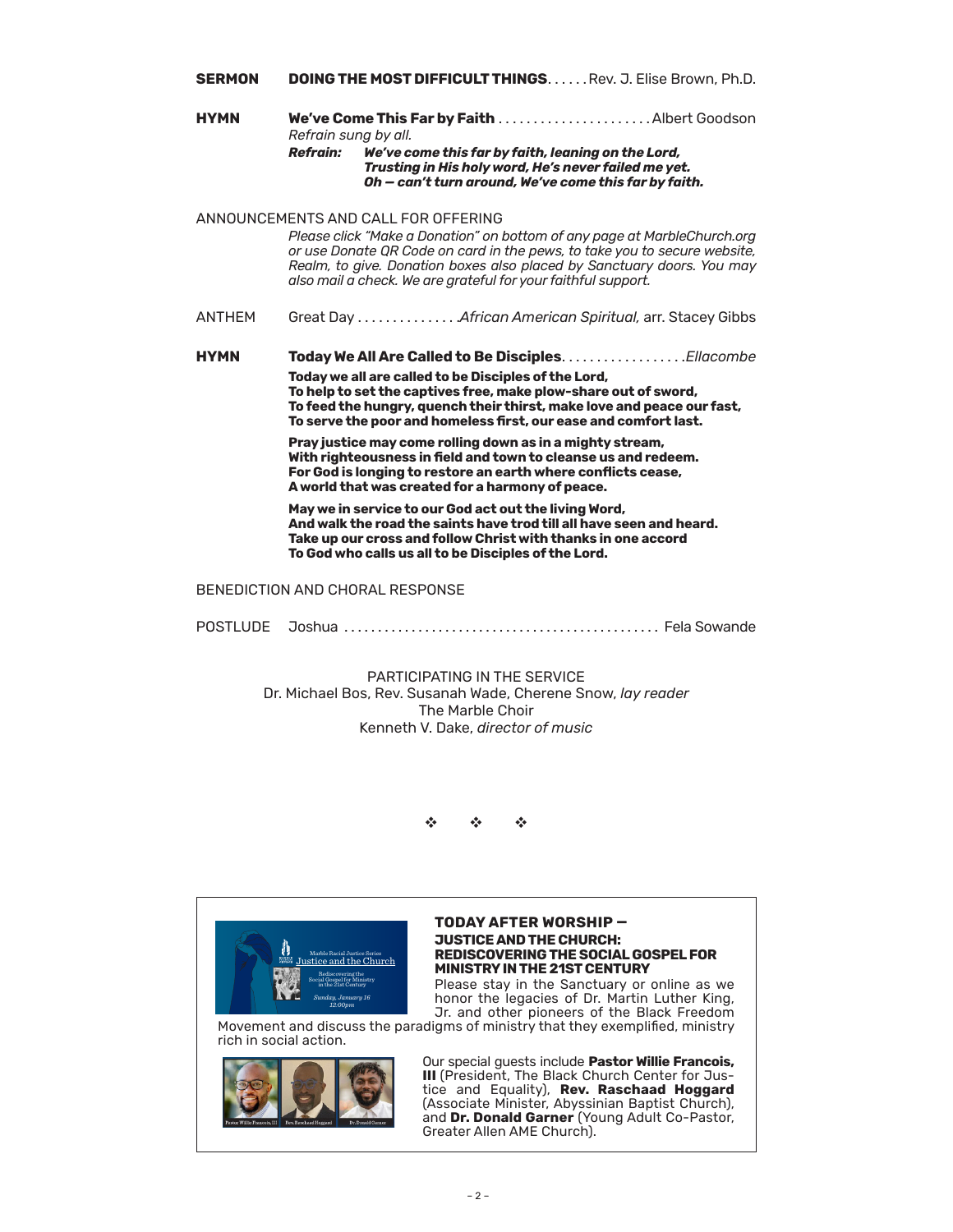



# YOU ARE SALT FOR THE EARTH

**Marty Haugen**

| $\Box$ ). $\rho$<br>$\bullet$ .                                                                                                       |
|---------------------------------------------------------------------------------------------------------------------------------------|
| 1. You are salt for the earth, O peo-ple: salt for the reign of God!                                                                  |
| 2. You are a light on the hill, O peo-ple: light for the Cit-y of God!                                                                |
| 3. You are a seed of the Word, O peo-ple: bring forth the reign of God!                                                               |
| 4. We are a blessed and a pil-grim peo-ple: bound for the reign of God!                                                               |
|                                                                                                                                       |
| $\bullet$ $\bullet$ $\bullet$ $\bullet$ $\bullet$ $\bullet$ $\bullet$                                                                 |
|                                                                                                                                       |
| Share the fla-vor of life, O peo-ple: life in the<br>$City - y$ of $God!$                                                             |
| Shine so ho-ly and bright, O peo-ple: shine for the Cit-y of God!<br>Seeds of mer-cy and seeds of jus-tice, grow in the Cit-y of God! |
| Love our jour-ney and love our home-land: love is<br>the Cit-y of God!                                                                |
|                                                                                                                                       |
|                                                                                                                                       |
| $\qquad \qquad \bullet \qquad \circ \qquad \bullet \qquad \bullet$                                                                    |
| Bring forth the reign of mer-cy, bring forth the reign of peace;                                                                      |
|                                                                                                                                       |
|                                                                                                                                       |
| • ∙                                                                                                                                   |
| bring forth the reign of jus-tice, bring forth the Cit-y of God!                                                                      |

Used by permission only. OneLicense.net License #A707380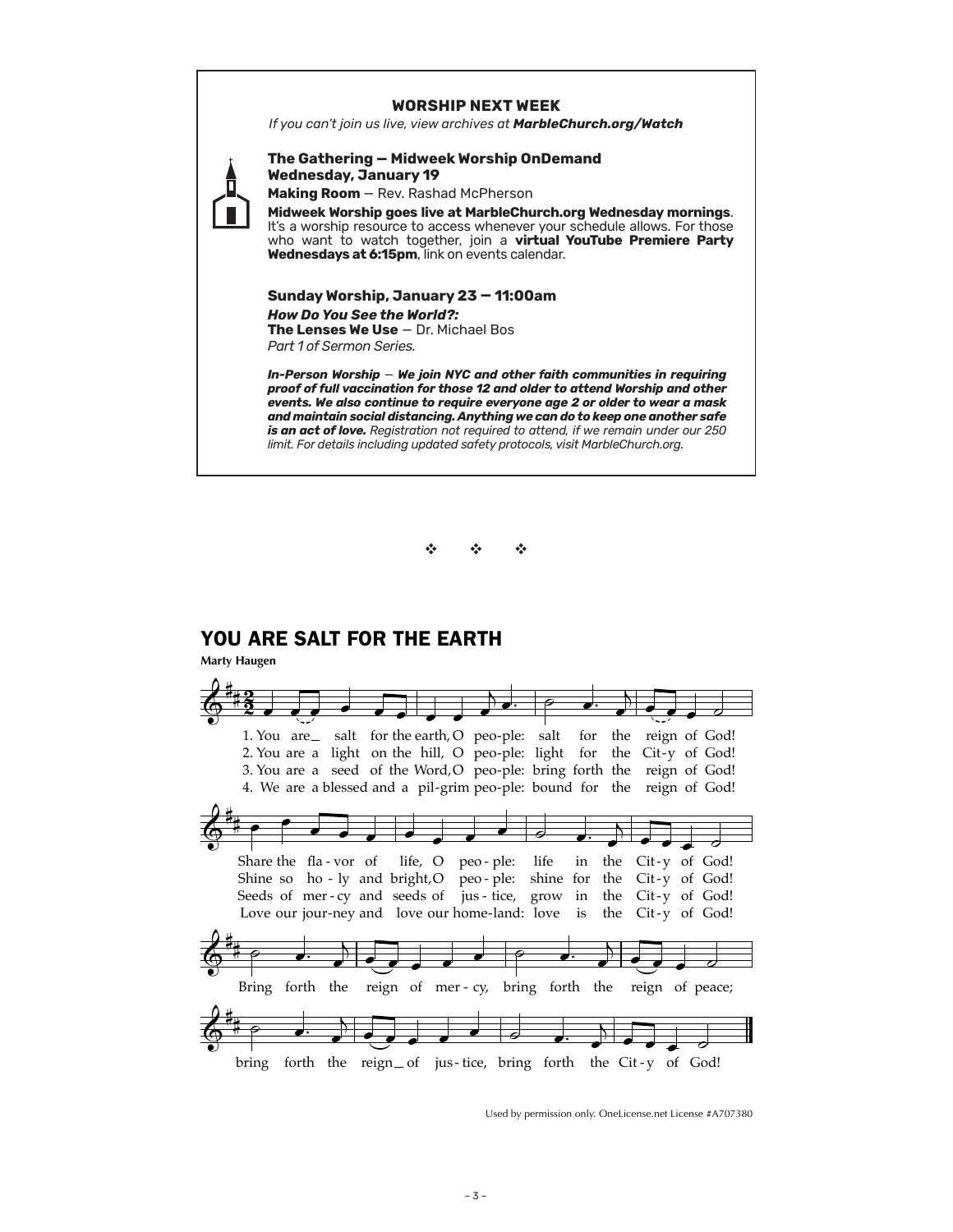#### *Visit MarbleChurch.org for more events, details, and most up-to-date information.*

### **BEFORE WORSHIP**



*Prayer Circle* — **10:00am, Chapel** *(downstairs)* **& Zoom.** Weekly time of prayer and music. The Circle is always open — all you need is a willing heart!

*Sunday Morning Bible Study: The Book of Ruth* — **10:00am, Marble Loft** *(next door, 274 5th Ave).* Ruth's is a remarkable story that touches upon themes of loss, hope, identity, aging, motherhood, friendship across racial and ethnic difference, and feminism. Led by Rev. Anthony Weisman. *Attend in person (limited-capacity), or live stream.* If you miss a session or want to see again, view archive at **MarbleChurch.org/Watch**.

### **CYF CORNER — CHILDREN, YOUTH & FAMILIES MINISTRY**



*Sunday School & Youth Group* — *Pre-K – 6th Grades Classes*: 10:00am.*Children's Choir*: 11:10am. *Youth Choir:* 10:00am. *7th-12th Grade* attend 11:00am Worship, followed by *Youth Group* at 12:00pm. *No infant or toddler childcare.*

*Sunday School continues online until further notice. Please stay tuned for updates.* Questions? Please contact Brian Hampton, BHampton@MarbleChurch.org or Rev. Brittany, BHanlin@MarbleChurch.org.



#### *Become a Member!*

Whoever you are, wherever you are in your faith journey, wherever you live, we'd love to have you join us! Please contact Kim Sebastian-Ryan, KRyan@ MarbleChurch.org, for details or to sign up.

#### *Baptism*

If you're interested in exploring Baptism for yourself or your children, please contact Rev. Brittany Juliette Hanlin, BHanlin@MarbleChurch.org. Next Baptisms scheduled during Sunday Worship on **January 30.**

## **UPCOMING**



*Behold! I make all things new! Slide Show Art Exhibit* / **through January 31**  — View original works, including poetry and music, celebrating the new year. At MarbleChurch.org/engage/arts-ministry.

*Bereavement Group* / **Every Monday, 11:00am-12:00pm** — For those mourning the loss of a loved one. Led by Dr. Bill Lutz, via Zoom. Contact Judy Tulin.

*Afternoon Prayer* / **Tuesdays, 4:00-4:20pm** — Wind down your day with a brief time of sharing and prayer. Via Zoom video chat or phone.

**Tuesday Evening Bible Study / 6:30pm** – We continue our read-through of the Gospel of Matthew. Led by Rev. Anthony Weisman via Zoom. Link at MarbleChurch.org.

*Chair Yoga* / **Every Thursday, 10:00-10:45am** — Center yourself physically and spiritually with this time of gentle movement via Zoom.

*PrimeTime (55+) Online Gatherings* / **Wednesday, January 26, 1:00pm** — We continue to meet regularly via Zoom video chat or phone. For more details, contact Baleta McKenzie, BMcKenzie@MarbleChurch.org.

#### **HELP OTHERS**



*Winter Coat Drive* — Please continue to donate **new or gently used** coats, hats, scarves and gloves for children and adults which will go to Osborne Association and to Urban Pathways which provides support to homeless and vulnerable New Yorkers. Leave in bins in 5th Ave Narthex and 29th St Prayer Room.

**Marble Fights Hunger** – We encourage you to bring canned/bottled food whenever you come to Marble. Donations benefit organizations including Icahn House. Drop-off bins in 5th Ave Narthex and 29th St Prayer Room.

*Prayer Shawl Ministry* / **Monday, February 7, 5:00pm** — Gather for prayer and creating together via Zoom to knit/crochet prayer shawls for the ill or homebound. Contact Judy Tulin (JTulin@MarbleChurch.org). *Not meeting January 17 due to the holiday.*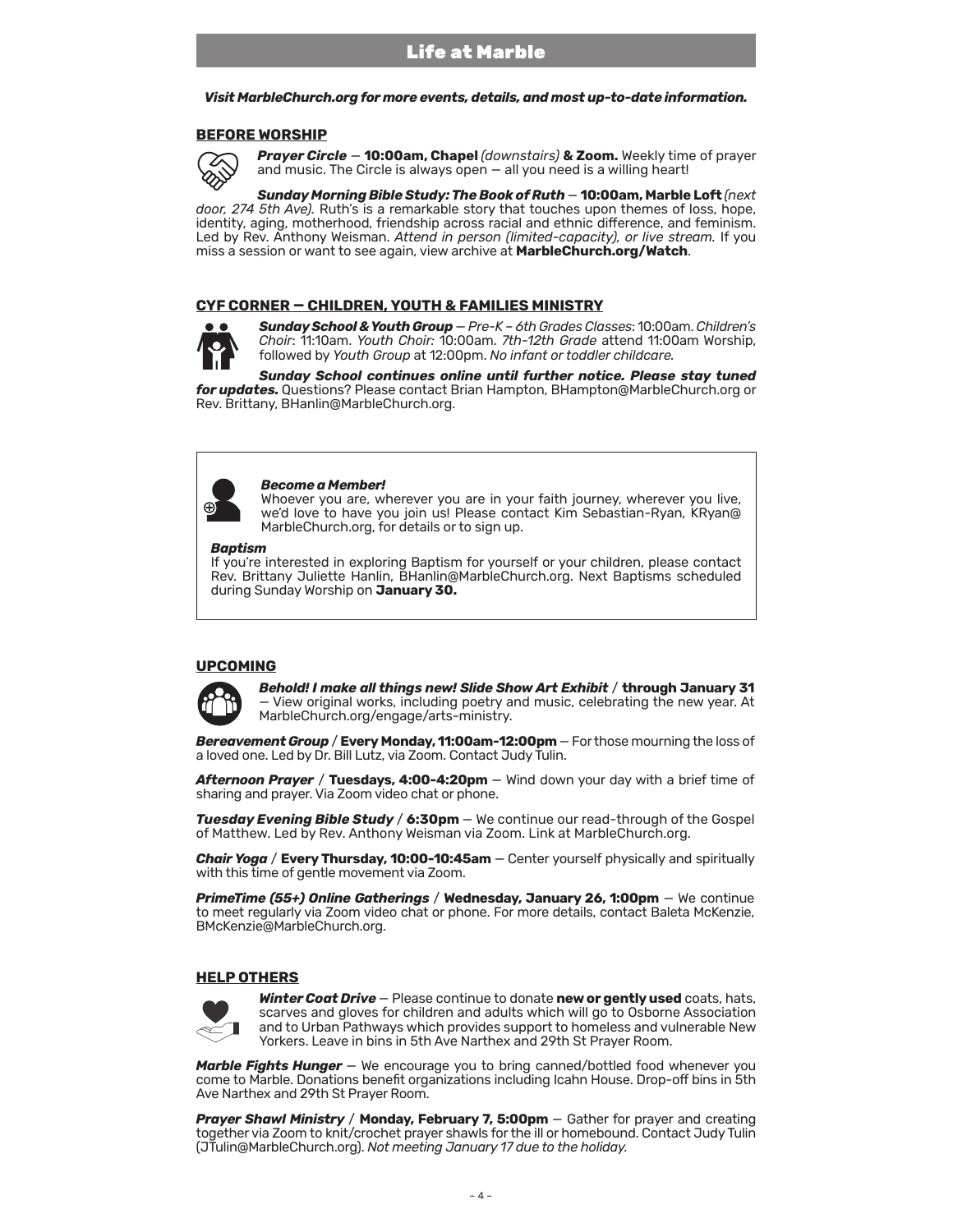## Spotlight



**2021 GIVING STATEMENTS** are ready to be provided to our faithful contributors. **We are so grateful for the strong support we received during an unprecedented year.** 

We are preparing to send the Giving Statements out electronically in the coming weeks. We had 978 giving households in 2021. Of that number, 14 have requested to receive a hard copy of their

Giving Statement through the regular mail which we are happy to do. If you do not want to receive your Giving Statement electronically, please contact Clay Hale in the Business Office, CHale@MarbleChurch.org or 212-686-2770, and we can send you a hard copy of the Statement.



## **ONLINE TEA TIME WITH KIM & SIOBHAN: New Year's Blessings**

**Thursday, January 20, 4:30pm**

Pull up a comfy chair, a warm beverage and bask in the warmth of our church family on Zoom as we reflect on the holidays and on the year ahead of us. Register at MarbleChurch.org by January 19.



## **GLIMPSING THE EMERGENT: A Mini Journaling Retreat Saturday, January 22, 11:00am-1:00pm**

In the early weeks of a new year, and in the season of Epiphany, come gather your stirrings, hopes and leadings through a gentle, restorative time of presentation, poetry, easy written exercises, and

sharing. Journaling can be a powerful, subtle form of prayer that everyone can do. Tap your inner guidance, renew your spirit and learn tools for listening and discerning. Led on Zoom by Nina H. Frost, M.A. Hosted by the Marble Women's Ministry. All welcome! Register at MarbleChurch.org.



*it Unfold?* 

## **10:00 O'CLOCK HOUR Marble's Future: from Strength to Strength Sundays, February 6-27**

Join us each Sunday as part of our Strategic Planning Process. February 6, 20 & 27, with limited-capacity, in-person attendance; all sessions live streamed.

**February 6** — Jake Mulder, Lead Consultant, Fuller Church Leadership Institute, *Where Are We Going? What Is the Process and How Will* 

**February 13** — Yulee Lee, Consultant, Fuller Church Leadership Institute, *What Is God Calling Us to Do? Visioning, Dreaming and Imagination*

**February 20** — Dr. Elise Brown, *Why Now? Building on the Strength of Our Past and Renewed Strength for the Future*

**February 27** — Dr. Michael Bos, *Every Voice Matters - How You Can Be Involved*



## **YOUTH SERVICE TRIP TO NEW ORLEANS February 19-25**

15 Marble youth are going to help rebuild homes after destructive hurricanes like Katrina in 2005 and Ida in August. This service trip is an opportunity for them to explore their faith in the world, as we continue to discuss the effects of Climate Change on the most vulnerable communities.

**Marble, we need your help to get there!** Our fundraising goal is \$22,000. Donations can be made at MarbleChurch.org or by check.

*Please note, the January 23 Open House has been postponed.*